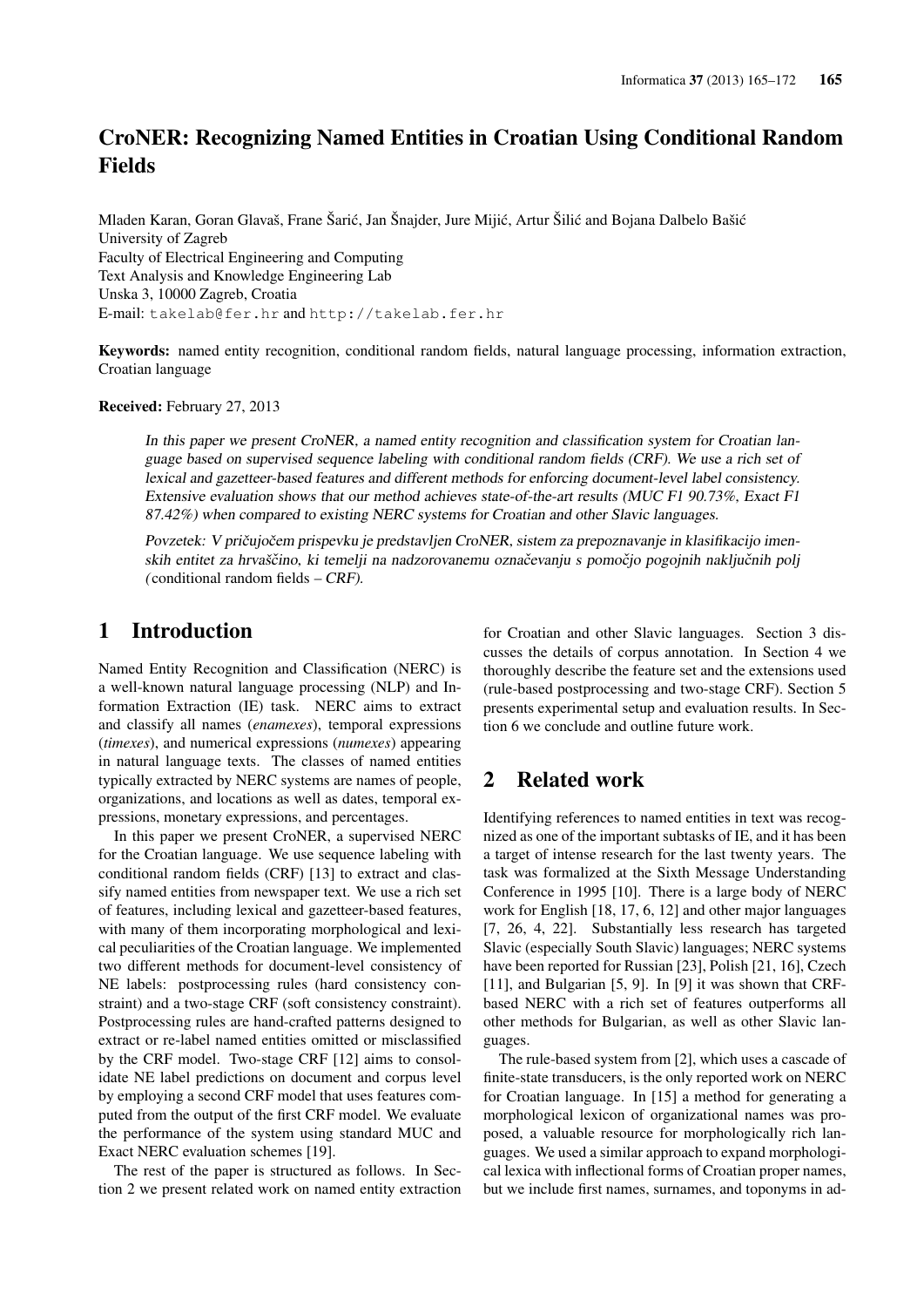dition to organization names.

To the best of our knowledge, we are the first to use supervised machine learning for named entity recognition and classification in Croatian language. Using a machine learning method, we avoid the need for specialized linguistic knowledge required to design a rule-based system. This way we also avoid the explicit modelling of complex dependencies between rules and their application order. We instead focus on designing a rich set of features and let the CRF algorithm uncover the dependencies between them.

### 3 Corpus annotation

The training and testing corpus consists of 591 news articles (about 310,000 tokens) from the Croatian newspaper *Vjesnik*, spanning years 1999 to 2009. The preprocessing of the corpus involved sentence splitting and tokenization. For annotation we used seven standard MUC-7 types: *Organization*, *Person*, *Location*, *Date*, *Time*, *Money*, and *Percent*. We also introduced five additional types: *Ethnic* (names of ethnic groups), *PersonPossessive* (possesive adjectives derived from person names), *Product* (names of branded products), *OrganizationAsLocation* (organization names used as metonyms for locations, as in *"The entrance of the PBZ bank building"*), and *LocationAsOrganization* (location names used as metonyms for organizations, as in *"Zagreb has sent a demarche to Rome"*). The additional types were introduced for experimental reasons; in this work only the *Ethnic* tag was retained, while other additional tags were not used (i.e., the *Product* tag was discarded, while the remaining three subtype tags were mapped to the corresponding basic tags). Thus, in the end we trained our models using eight types of named entities.

The annotation guidelines we used are similar to MUC-7 guidelines, with some adjustments specifically for the Croatian language. The corpus was independently annotated by six annotators. To ensure high annotation quality, the annotators were first asked to independently annotate a calibration set of about 10,000 tokens. On this set, all the disagreements have been resolved by consensus, the borderlines were discussed, and the guidelines revised accordingly. Afterwards, each of the remaining documents was annotated by two independent annotators, while a third annotator resolved the disagreements. For annotating we used an in-house developed annotation tool.

The inter-annotator agreement (calculated in terms of MUC F1 and Exact F1 score and averaged over all pairs of annotators) is shown in Table 1. The inter-annotated was measured on a subset of about 10,000 tokens that was annotated by all six annotators. Notice that the overall quality of the annotations improved after resolving the disagreements, but – because each subset was resolved by a single annotator – we cannot objectively measure the resulting improvement in annotation quality.

| Tag          | F1 Exact | F1 MUC |
|--------------|----------|--------|
| Person       | 98.05    | 98.55  |
| Ethnic       | 97.19    | 97.19  |
| Percent      | 92.00    | 96.77  |
| Location     | 93.95    | 94.93  |
| Money        | 91.95    | 94.15  |
| Organization | 89.35    | 93.58  |
| Date         | 71.47    | 85.79  |
| Time         | 67.55    | 71.04  |

Table 1: Inter-annotator agreement

## 4 CroNER

CroNER is based on sequence labeling with CRF. We use the CRFsuite [20] implementation of CRF. At the token level, named entities are annotated according to the Begins-Inside-Outside (B-I-O) scheme, often used for sequence labeling tasks. Following is a description of the features used for sentence-level label prediction and the techniques for imposing document-level label consistency.

### 4.1 Sentence-level features

Most of the features can be characterized as lexical, gazetteer-based, or numerical. Some of the features were *templated* on a window of size two, both to the left and to the right of the current word. This means that that the feature vector for the current word consists of features for this word, two previous words, and two following words.

Lexical features. The following is the list of the lexical features used (templated features are indicated as such).

- 1. Word, lemma, stem, and POS tag (*templated*) For lemmatization we use the morphological lexicon described in [25]. For stemming, we simply remove the word's suffix after the last vowel (or the penultimate vowel, if the last letter is a vowel). Words shorter than 5 letters are not stemmed. For POS tagging, we use a statistical tagger with five basic tags.
- 2. Full and short shape of the word describe the ordering of uppercased and lowercased letters in the word. For example, *"Zagreb"* has the shape *"ULL-LLL"* and short shape *"UL"*, while *"iPhone"* has the shape *"LULLLL"* and short shape *"LUL"*.
- 3. Sentence start indicates whether the token is the first token of the sentence.
- 4. Word ending the suffix of the word taken from the last vowel till the end of the word (or the penultimate vowel, if the last letter of the word is a vowel).
- 5. Capitalization and uppercase (*templated*) indicates whether the word is capitalized or entirely in uppercase (e.g., an acronym).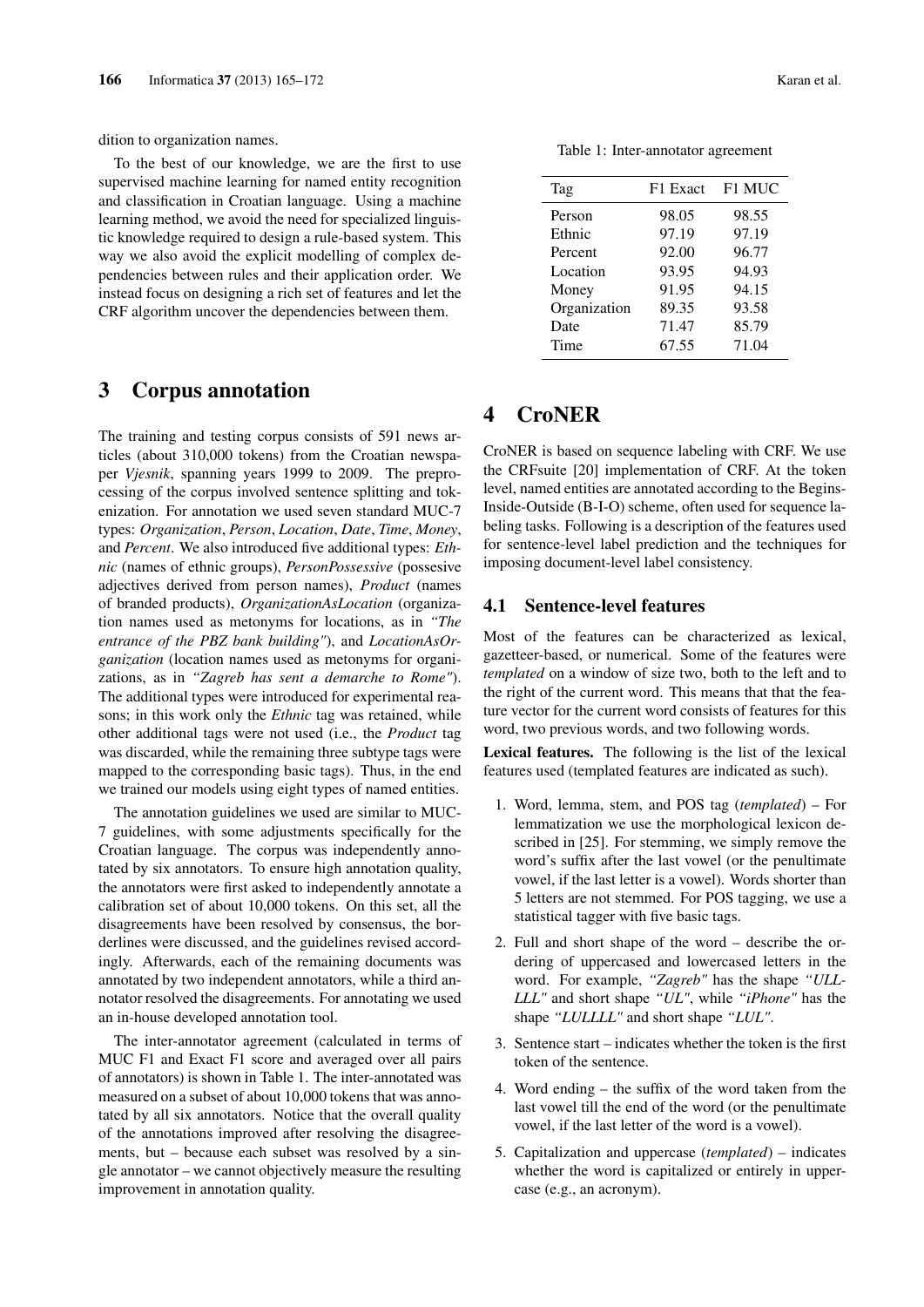- 6. Acronym declension indicates whether the word is a declension of an acronym (e.g., *"HOO-om"*, *"HDZa"*). Declension of acronyms in Croatian language follows predictable patterns [1].
- 7. Initials indicates whether a token is an initial, i.e., a single uppercase letter followed by a period.
- 8. Cases concatenation of all possible cases for the word, based on morpho-syntactic descriptors (MSDs) from the morphological lexicon. If the word has two or more MSDs with differing cases, we concatenate them in alphabetical order. We also add one Boolean feature for each individual case (*isNominative*, *isGenitive*, *isDative*, *isAcusative*, and *isInstrumental*).
- 9. Bigram features concatenations of the previously described features computed for two consecutive tokens: *word bigram*, *lemma bigram*, *POS bigram*, *shape bigram*, and *cases bigram*.
- 10. Lemmas in window all lemmas within a symmetric window of size 5 from the current token.
- 11. MSDs in window all MSDs of the words within a symmetric window of size 5 from the current token.

Gazetteer-based features. Information about the presence of named entities from predefined gazetteers has been shown to be an important information for NERC [19]. We use several gazetteers: first names, surnames, ethnics, organizations, cities, streets, and countries gazetteers. The last four gazetteers have multi-word entries. The following is a list of gazetteer-based features.

- 1. Gazetteer match indicates whether the lemma matches a gazetteer entry (used for gazetteers with single-word entries: names, surnames, and ethnics).
- 2. Starts gazetteer match indicates whether there is any sequence of words starting with the current word that fully matches a gazetteer entry. E.g., in *"usluge Zavoda za javno zdravstvo"* (*services of the Public Health Department*), the word *"Zavoda"* would have this feature set to *true* because the organizations gazetteer contains *"Zavod za javno zdravstvo"*.
- 3. Stemmed gazetteer match similar to the previous feature, but considers stems instead of lemmas. This feature is used only for the organizations gazetteer.
- 4. Gazetteer match length the length (number of words) of the gazetteer entry whose first token matches the current token (e.g., for token *"Zavod"* in text *"usluge Zavoda za javno zdravstvo"*, the length would be 4).
- 5. Inside gazetteer match indicates whether a word is inside the phrase that matches a gazetteer entry (e.g., true for tokens *"za"*, *"javno"*, and *"zdravstvo"* in organization entry *"Zavod za javno zdravstvo"*).

Both the text and the gazetteer entries were lemmatized before looking for matches. As gazetteers predominantly contain proper nouns, we needed to extend the morphological lexicon with the inflectional forms of proper names. We did this automatically with a set of rules following the paradigms for proper names declension [1]. We expanded both Croatian and foreign proper names.

Some simple preprocessing steps were applied for all gazetteers. All entries containing non-alphabetic characters were removed. We considered all words with more than 10% non-capitalized occurrences in the corpus to be common words and removed such entries. The rationale was to eliminate common word entries from the gazetteers in order to reduce the noise in the training set. For example,*"Luka"* is a very common personal name, but also a frequent common noun (*port*). Capitalization frequencies required for the above analysis were gathered from the *Vjesnik* corpus, a collection of 270,000 newspaper articles.

The major source of the Croatian names and surnames was the Croatian telephone directory. For English names, we used Stanford  $NER<sup>1</sup>$  to extract names from the NYT corpus<sup>2</sup> and Wikipedia. The compiled gazetteers for personal names and surnames contain 13,618 Croatian first names, 64,240 Croatian surnames, 70,488 foreign first names, and 228,134 foreign surnames. For locations we use three gazetteers – for streets, countries and cities. The street names (52,593 entries) were extracted from the Croatian telephone directory. Country names in Croatian (276 entries) were obtained from Wikipedia. The cities gazetteer (289,707 entries) was constructed using the telephone directory and internet sources. The organizations gazetteer (3035 entries) was created from several different sources, and includes names of institutions (e.g., *Ministry of Science*, *Louvre*), political parties (e.g., SDP, HDZ), international organizations (e.g., *UNESCO*, *NATO*), local and foreign companies, newspaper names, and sports teams. Finally, we compiled the ethnics gazetteer (940 entries) automatically from country names using the appropriate rules of Croatian grammar [1].

Numerical features. We used the following features to deal specifically with numbers (occurring in numexes and timexes):

- 1. Integer or decimal number indicates whether the word is an integer or a decimal number;
- 2. Two/four digit integer indicates whether the token is a two digit (useful for recognizing numexes) or a four digit integer (useful for recognizing years in dates);
- 3. Number followed by a period indicates whether the token is an integer followed by a period (a good clue for dates and currencies);
- 4. Currency indicates whether a token is a currency marker (e.g., *"\$"* or *"EUR"*). We compiled a currency gazetteer that includes all major world currencies.

<sup>1</sup>http://nlp.stanford.edu/software/CRF-NER.shtml <sup>2</sup>The New York Times Annotated Corpus, (2008), LDC.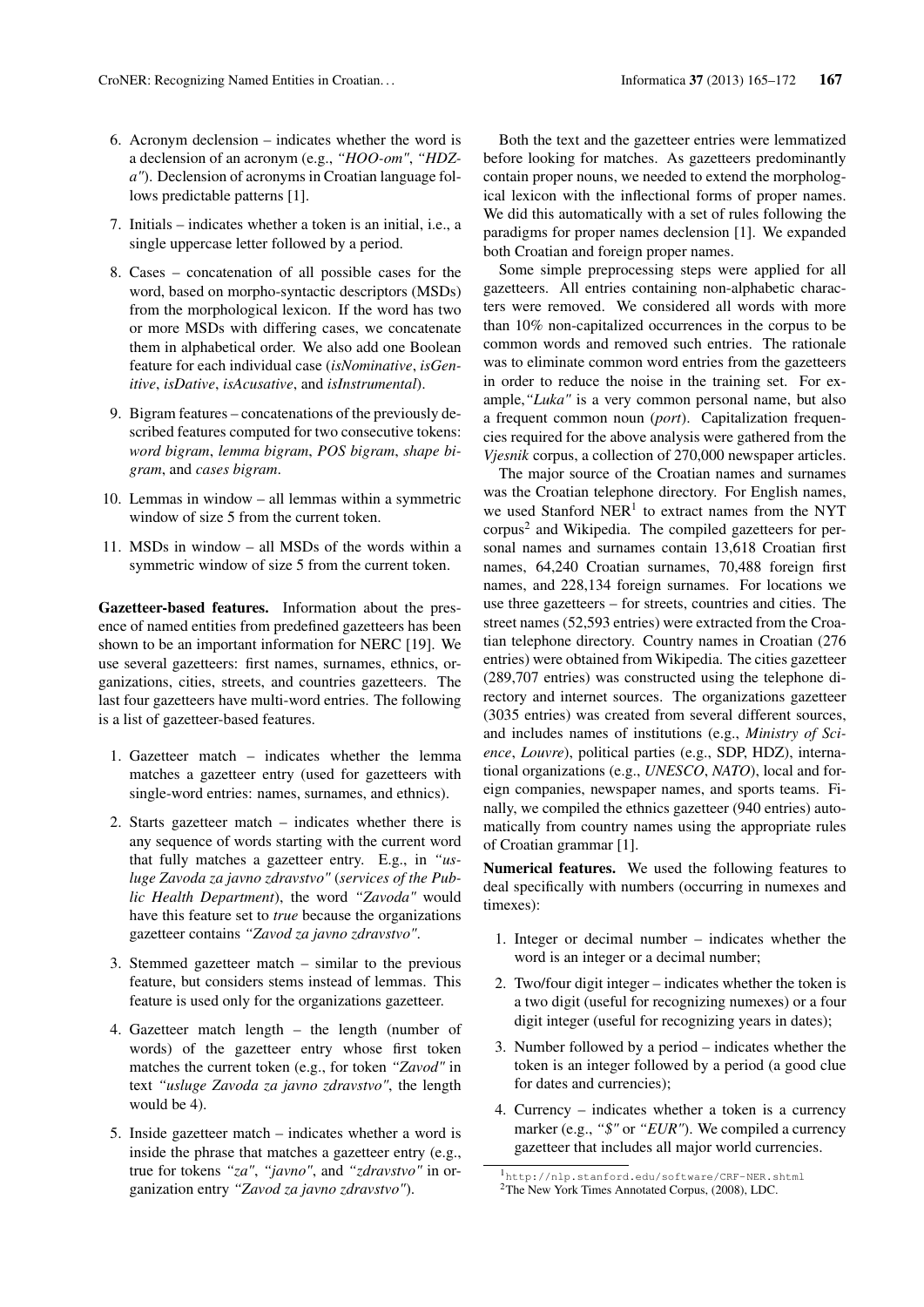### 4.2 Document-level consistency

The CRF model predicts the sequence of B-I-O labels on the sentence level. It is therefore possible to have at the document level differing labels for the same named entity. The goal of the document-level label consistency postprocessing is to unify the labels of named entities on the document level. We experimented with incorporating document-level consistency into our model as both soft constraints (two-stage CRF) and hard constraints (handcrafted postprocessing rules).

Two-stage CRF. The two-stage CRF [12] is a model that accounts for non-local dependencies between named entities. The main idea is to employ a second CRF that uses both local features (same features the first CRF uses) and non-local features computed on the output of the first CRF. We use three document-level features computed from the output of the first CRF:

- 1. The most frequent lemma label the most frequent label assigned to a given lemma in the document (e.g., *B\_Person* or *I\_Organization*);
- 2. The most frequent NE label the most frequent label assigned to a given NE mention in the document;
- 3. The most frequent superentity label a superentity is a mention of the same entity that contains two or more tokens (e.g., *"Ivan Horvat"* vs. *"Horvat"*, or *"Zavod za javno zdravstvo"* vs. *"Zavod"*). This feature represents the most frequent label assigned to all the superentities of a given entity within the document.

Postprocessing rules (PPR). We created two sets of postprocessing rules: one to enforce document-level consistency (hard constraint) and another one to improve the recall on numexes and timexes. The rules for enforcing document-level label consistency work as follows. First, we collect all the different named entities recognized by the CRF model and identify the most frequent label assigned to each of them. Then we correct (i.e., re-label) NE instances that were assigned a different label from the most frequently assigned one. In the second step, we search for the potential false negatives (i.e., mentions of named entities from the collection that were omitted by the CRF model). If found, omitted mentions are also assigned the most frequent label for the corresponding named entity.

The rules for improving the recall for numexes are in fact token-level regular expressions. For currencies and percentages the rules are defined as follows:

1.  $[num][num|prep|conj]^*[currencyMarket] - the cur$ rency expression starts with a number, followed by either numbers, prepositions, or conjunctions, and ends with a currency clue. When written in words, numbers often contain conjunctions. E.g., in *"trideset i pet"* (*thirty five*), word *"i"* is a conjunction. Ranges are often expressed using prepositions; e.g., *"30 do 50 milijuna kuna"* (*30 to 50 million kuna*);

2.  $[num][num|prep|conj]^*[percentClue]$  – the rule for percentages is similar to the rule for currencies, except for requiring that the phrase ends with a percent clue (*"posto"* or *"%"*) instead of a currency marker.

For timex (time) class we use the following three rules:

- 1. [u][number ][timeword] captures phrases like *"u 12.30 sati"* (*at 12.30 o'clock*), where *number* is an appropriately formatted number and *timeword* is a word from a predefined list of time-related words, e.g., *"sati"* (*o'clock*);
- 2. [mod]?[preposition]?[daytimeword][mod]? captures phrases like *"rano u jutro"* (*early in the morning*). Here *mod* represents a modifying word, e.g.. *"rano"* (*early*);
- 3. [modGen][daytimeword] captures phrases like *"tijekom podneva"* (*during the afternoon*), where *mod-Gen* is a modifier that governs a noun in genitive case; e.g., *"prije"* (*before*).

# 5 Evaluation

We measured the performance of four different models: single CRF (1-CRF), two-stage CRF (2-CRF), single CRF with postprocessing rules  $(1-CRF + PPR)$ , and two-stage CRF with postprocessing rules (2-CRF + PPR). In Tables 2 and 3 we report the performance in terms of precision, recall, and F1 for MUC (allows for extent overlap instead of an exact extent match) and Exact (requires that both extent and class match) evaluation schemes [19], respectively. Results are reported separately for each NE class. We also report both micro- and macro-averaged overall performance for each of the four models. The results were obtained with 10-fold cross validation on the entire annotated corpus.

#### 5.1 Result analysis

Regarding the enamex classes, the performance for organizations is significantly (5–7%) worse than for persons and locations. This is expected, because in Croatian many organization instances are multi-word expressions, whereas person and location mentions more often consist of only one or two words. The lower inter-annotator agreement (cf. Table 1) for organizations supports this assumption.

The results show that 2-CRF outperforms 1-CRF consistently on main enamex classes (*Person*, *Organization*, and *Location*); the improvement is between half a point (*Location*) and a full point (*Organization*). The 1-CRF + PPR model similarly outperforms 1-CRF (e.g., 0.8 point increase for *Person*). However, the 2-CRF + PPR model brings negligible gain when compared to either 2-CRF or 1-CRF + PPR (on average 0.1 point for enamex classes). This indicates that both the second stage CRF and postprocessing rules ensure document-level consistency in a similar fashion, hence combining them does not lead to significant performance improvements.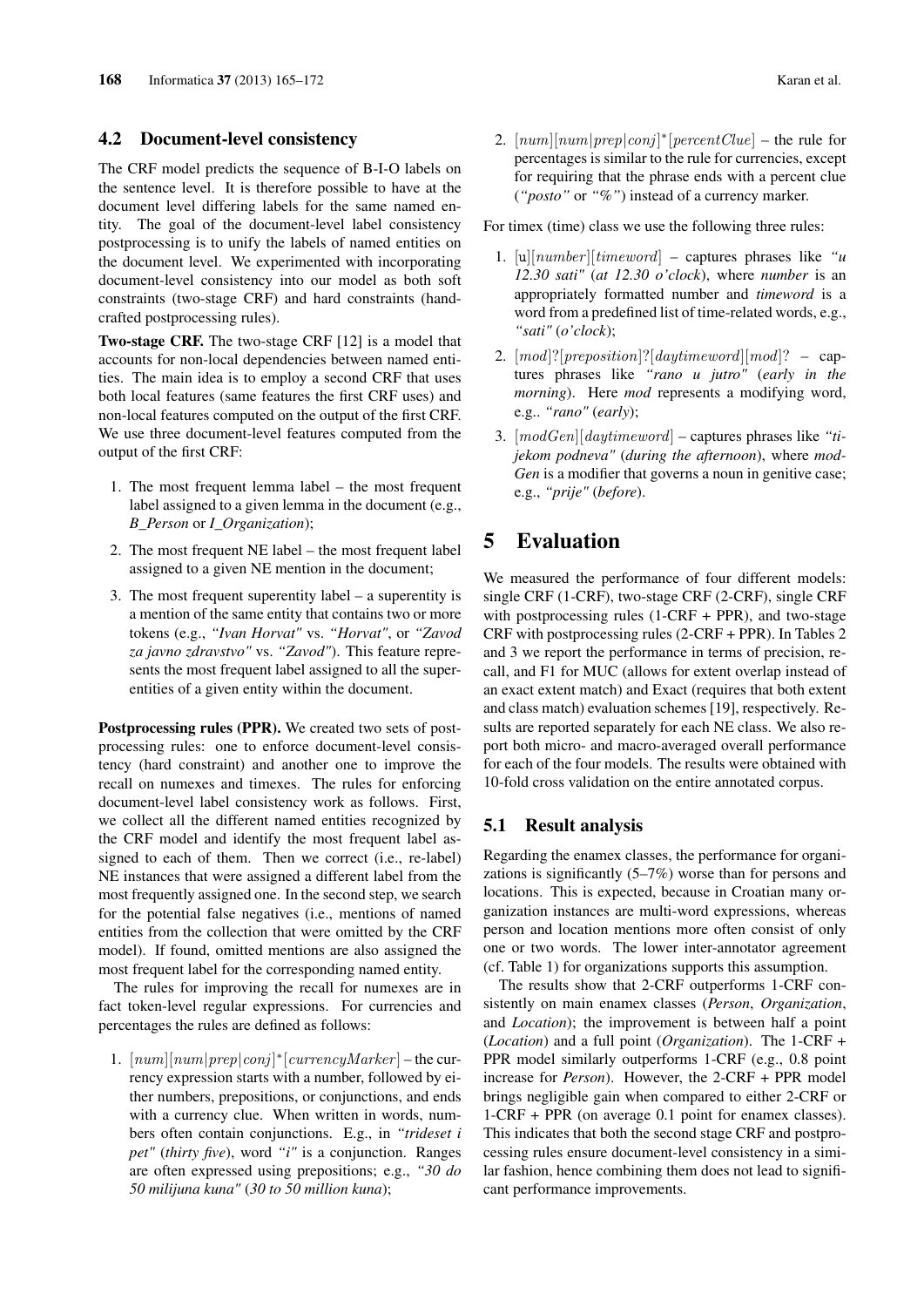|                 | $1-CRF$ |       |       | $2-CRF$ |       |       |       | $1-CRF + PPR$ |       | $2-CRF + PPR$ |       |       |
|-----------------|---------|-------|-------|---------|-------|-------|-------|---------------|-------|---------------|-------|-------|
| <b>NE Class</b> | P       | R     | F1    | P       | R     | F1    | P     | R             | F1    | P             | R     | F1    |
| Person          | 91.31   | 92.12 | 91.71 | 91.76   | 93.26 | 92.50 | 91.13 | 93.58         | 92.34 | 91.62         | 93.68 | 92.64 |
| Location        | 89.27   | 89.77 | 89.52 | 89.83   | 90.30 | 90.06 | 88.30 | 91.00         | 89.63 | 89.00         | 90.46 | 89.72 |
| Organization    | 88.15   | 81.65 | 84.78 | 88.66   | 82.94 | 85.71 | 85.51 | 84.74         | 85.13 | 86.43         | 84.11 | 85.25 |
| Ethnic          | 96.82   | 90.56 | 93.59 | 97.73   | 90.55 | 94.01 | 97.74 | 90.56         | 94.01 | 98.29         | 90.56 | 94.27 |
| Date            | 93.72   | 82.35 | 87.67 | 93.48   | 82.02 | 87.38 | 93.55 | 83.05         | 87.99 | 93.56         | 82.47 | 87.67 |
| Time            | 91.86   | 50.22 | 64.94 | 91.74   | 49.33 | 64.16 | 76.96 | 78.67         | 77.80 | 77.06         | 79.11 | 78.07 |
| Currency        | 99.54   | 87.30 | 93.02 | 99.32   | 88.10 | 93.37 | 99.20 | 99.20         | 99.20 | 99.20         | 99.20 | 99.20 |
| Percent         | 100.00  | 96.43 | 98.18 | 100.00  | 96.21 | 98.07 | 99.54 | 97.77         | 98.65 | 99.54         | 97.77 | 98.65 |
| Overall Micro   | 90.67   | 87.21 | 88.91 | 91.07   | 87.99 | 89.51 | 89.48 | 89.43         | 89.45 | 90.09         | 89.09 | 89.59 |
| Overall Macro   | 93.84   | 83.80 | 88.78 | 94.06   | 84.08 | 88.79 | 91.49 | 89.82         | 90.65 | 91.83         | 89.67 | 90.73 |

Table 2: CroNER MUC evaluation results

Table 3: CroNER Exact evaluation results

|                 | $1-CRF$<br>$2-CRF$ |       |       |       |       | $1-CRF + PPR$ |       | $2-CRF + PPR$ |       |       |       |       |
|-----------------|--------------------|-------|-------|-------|-------|---------------|-------|---------------|-------|-------|-------|-------|
| <b>NE Class</b> | P                  | R     | F1    | P     | R     | F1            | P     | R             | F1    | P     | R     | F1    |
| Person          | 89.42              | 90.22 | 89.81 | 89.92 | 91.38 | 90.64         | 89.06 | 91.46         | 90.24 | 89.62 | 91.64 | 90.62 |
| Location        | 87.60              | 88.09 | 87.84 | 88.11 | 88.57 | 88.34         | 86.58 | 89.21         | 87.87 | 87.34 | 88.74 | 88.03 |
| Organization    | 80.79              | 74.83 | 77.70 | 81.05 | 75.82 | 78.35         | 77.26 | 76.94         | 77.10 | 78.58 | 76.57 | 77.56 |
| Ethnic          | 96.82              | 90.56 | 93.59 | 97.74 | 90.56 | 94.01         | 97.73 | 90.56         | 94.01 | 98.29 | 90.56 | 94.27 |
| Date            | 86.19              | 75.73 | 80.62 | 85.98 | 75.44 | 80.37         | 85.73 | 76.10         | 80.63 | 85.95 | 75.77 | 80.54 |
| Time            | 87.80              | 48.00 | 62.07 | 88.43 | 47.55 | 61.85         | 66.08 | 67.55         | 66.81 | 66.23 | 68.00 | 67.10 |
| Currency        | 95.93              | 84.13 | 89.64 | 95.75 | 84.92 | 90.01         | 96.45 | 97.22         | 96.84 | 96.27 | 97.22 | 96.74 |
| Percent         | 95.60              | 92.19 | 93.86 | 95.82 | 92.19 | 93.97         | 98.86 | 97.09         | 97.97 | 98.86 | 97.10 | 97.97 |
| Overall Micro   | 86.84              | 83.53 | 85.15 | 87.19 | 84.24 | 85.69         | 85.30 | 85.36         | 85.33 | 86.08 | 85.17 | 85.62 |
| Overall Macro   | 90.00              | 80.47 | 84.97 | 90.35 | 80.80 | 85.31         | 87.21 | 85.76         | 86.49 | 87.64 | 87.20 | 87.42 |

For numexes, the second CRF model seems not to improve the performance, whereas the postprocessing rules significantly improve the performance. This improvement is to be attributed to the use of extraction rules for numexes, implying that document-level consistency is not an issue for numexes. Postprocessing rules for currencies and percents increase the recall and keep the precision on the same level. For temporal expressions, however, increase in recall is accompanied by a proportional decrease in precision. Deeper inspection reveals that this is mostly due to inconsistent annotations of timexes, as confirmed by the very low inter-annotator agreement for these classes (cf. Table 1).

As expected, Exact evaluation results are generally lower than MUC results. However, for most classes the decrease in performance is not significant. Exceptions to this are *Organization*, *Date*, and *Time* classes, for which the decrease in performance is 7%, 7%, and 11%, respectively. Many organization instances consist of four or more words, and in such cases our models – though able to recognize the mention – often fail to exactly match its extent. The most common errors include omitting the last word or adding an extra word at the end. The performance on the three mentioned classes is also limited by the annotation quality; these classes are in fact the ones on which human annotators agreed the least (cf. Table 1).

Table 4 shows the performance of the best-performing model (2-CRF + PPR) depending on the size of the training set. (25%, 50%, 75%, and 100% of the training data). Expectedly, the performance generally improves as the size of the training set increases. However, the improvement from using 75% data to using 100% data is relatively small, suggesting that no significant increase in performance could be gained from annotating a larger corpus.

### 5.2 Discussion

Unfortunately, our results are not directly comparable to other reported results because of the differences in (1) language (though very similar, all Slavic languages have their own peculiarities), (2) NE types (e.g., some use only four classes: *Person*, *Location*, *Organization*, and *Miscellaneous*), or (3) evaluation methodology (non-adherence to standard evaluation methodology, such as in the work from [2]). Nonetheless, the comparison might still be informa-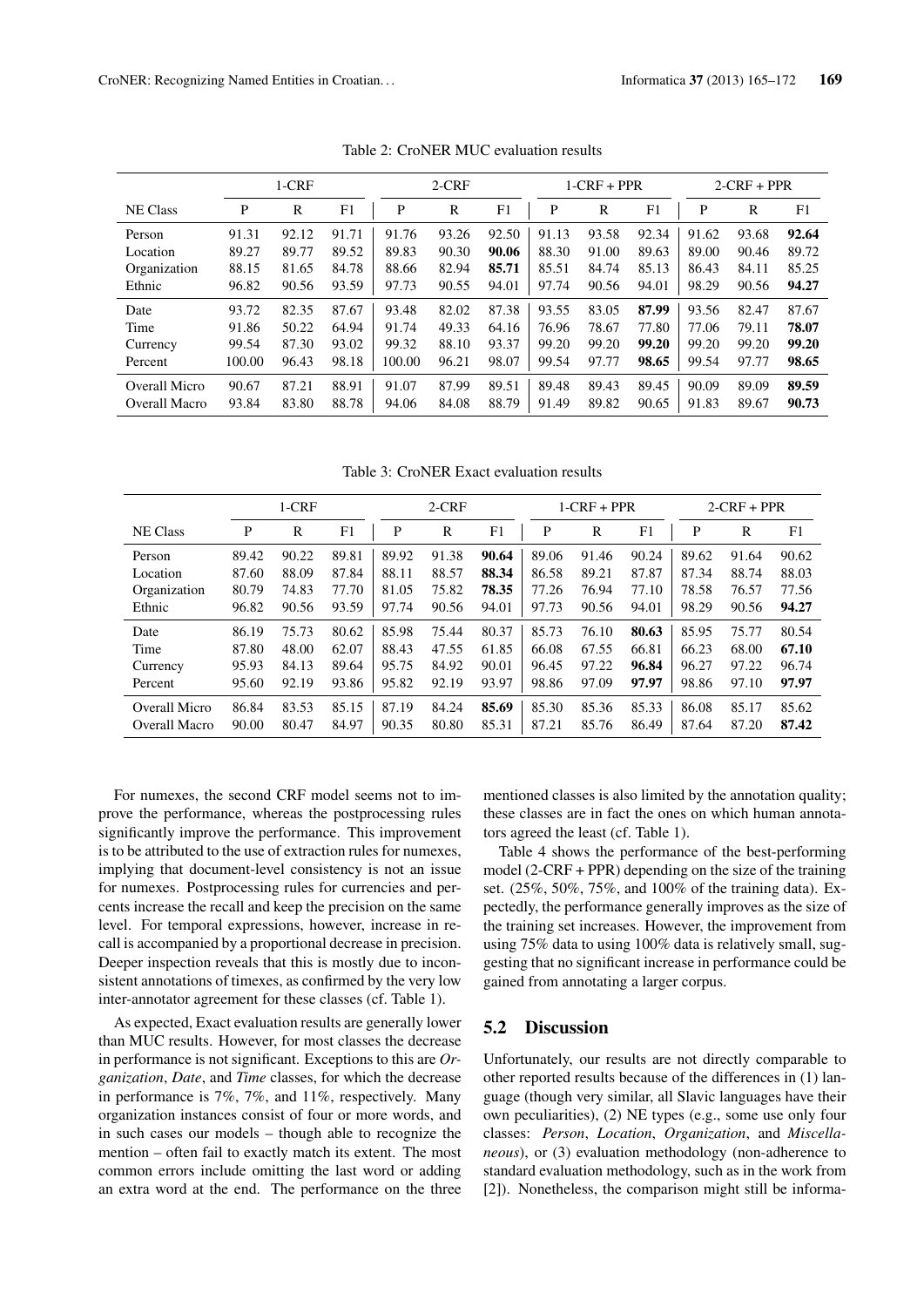| Evaluation | Size (tokens)  | л.<br>Person | Loc.  | Org.  | $\check{ }$<br>Ethnic | Date  | Time  | $\check{ }$<br>Curr. | Perc. | Micro | Macro |
|------------|----------------|--------------|-------|-------|-----------------------|-------|-------|----------------------|-------|-------|-------|
| MUC        | $25\%$ (75k)   | 92.51        | 82.69 | 79.95 | 92.30                 | 79.46 | 78.74 | 100.00               | 98.99 | 86.01 | 88.08 |
|            | 50\% (155k)    | 92.56        | 87.56 | 82.60 | 93.70                 | 85.01 | 76.40 | 99.62                | 98.64 | 88.05 | 89.51 |
|            | 75\% (230k)    | 92.19        | 88.81 | 85.00 | 94.87                 | 87.30 | 76.84 | 99.59                | 98.77 | 89.07 | 90.42 |
|            | 100\% (310k)   | 92.64        | 89.72 | 85.25 | 94.27                 | 87.67 | 78.07 | 99.20                | 98.65 | 89.59 | 90.73 |
| Exact      | $25\%$ (75)    | 90.17        | 79.50 | 69.53 | 92.30                 | 71.57 | 59.84 | 96.97                | 98.32 | 80.65 | 82.28 |
|            | 50\% (155k)    | 90.59        | 85.04 | 73.66 | 93.70                 | 76.47 | 62.17 | 97.51                | 97.74 | 83.35 | 84.61 |
|            | 75\% (230k)    | 90.06        | 86.71 | 77.25 | 94.87                 | 79.45 | 65.40 | 97.24                | 97.84 | 84.80 | 86.10 |
|            | $100\%$ (310k) | 90.62        | 88.03 | 77.56 | 94.27                 | 80.54 | 67.10 | 96.74                | 97.97 | 85.62 | 87.42 |

Table 4: CroNER performance depending on the size of the training set (CRF-2 + PPR)

tive to some extent. In [2], a 79% F1-score on persons, 89% on organizations, and 95% on locations is reported, although it must be noted that for the latter two classes the evaluation was limited to selected subsets of NE instances. Our results seem to be better than those reported for other Slavic languages: Polish –  $82.4\%$  F1, [21], Czech –  $76\%$ F1, Russian – 70.9% F1 [23]. Only the best reported results for Bulgarian are comparable to our results: 89.6% overall F1, persons 92.79%, locations 90.06%, organizations 89.73% [9]. These comparisons suggest that CroNER is a state-of-the-art NERC system when considering the Slavic languages.

#### 5.3 Experiments with distributional features

It has been demonstrated [8, 24, 7] that NERC can benefit from distributional modelling of lexical semantics. Distributional semantics is based on the hypothesis that semantically similar words occur in similar contexts, therefore the meaning of a word can be represented by its context. Distributional representations can be used to compare and cluster together similar words, improving NERC performance. To determine if this also holds in our case, we performed preliminary experiments with semantic cluster features.

To obtain semantic word clusters we use Brown's algorithm [3, 14]. The algorithm takes as input a sequence of words (a corpus) and outputs semantic clusters for each word. The number of clusters  $k$  is a parameter of the algorithm. The algorithm works by assuming the probability of a word sequence is given as follows:

$$
P(w_1, \dots, w_n) = \prod_{i=1}^n p(w_i | C(w_i)) p(C(w_i) | C(w_{i-1}))
$$
\n(1)

where  $C(w_i)$  is the cluster to which the *i*-th word  $w_i$  is assigned. It is assumed that the probability of an occurrence of a particular word  $w_i$  at position i depends only on its cluster  $C(w_i)$ , which, in turn, depends only on the cluster of the previous word  $C(w_{i-1})$ . The quality of a clustering is measured by how well the classes of adjacent words in the sequence predict each other. This is achieved by maximizing the log probability of the input sequence given by (1). In [14] it was demonstrated that this optimisation is equivalent to maximizing the sum of mutual information



Figure 1: A clustering example for Croatian words (*"Sunce"* and *"Dubrava"* are proper names)

weights between all pairs of classes, and presented an efficient algorithm for computing the clusters.

In order to generate the sequence required as input to the algorithm, we took a sample from the HrWaC corpus (it was not possible to use the entire corpus due to its size). The sample consists of texts from three large internet news portals: *monitor.hr*, *slobodnadalmacija.hr*, and *vecernji.hr*. We chose news portals because they are of the same genre as our training and test data. Additionally, we expect the language used in news portals to be more standard and clean. The chosen texts were tokenized and lemmatized. The final input set for the algorithm had 351M tokens. To compute the clustering we used the freely available implementation from [14] with  $k$  set to 100. As a result, we obtained classes for each word as a bit string. The bit strings represent paths to each word in a binary tree whose leaves are clusters. An example of a good clustering is given in Fig. 1. An interesting property of this clustering is that we can control the generality of the clustering by looking only at a fixed length prefix of the bit string (e.g., it has been noted that prefixes of length four often correspond to POS tags).

We use clusters (in form of bit strings) as additional features for the CRF model. For each word  $w_i$  there are five features representing distributional clusters of words  $w_{i-2}$ to  $w_{i+2}$ . The number of possible distinct values for each of these features equals the number of clusters (100 in our case). We use the same procedure to include information about cluster prefixes of length two and four; in these cases the number of possible distinct values is smaller than the total number of clusters because all clusters beginning with the same prefix are merged. This approach is along the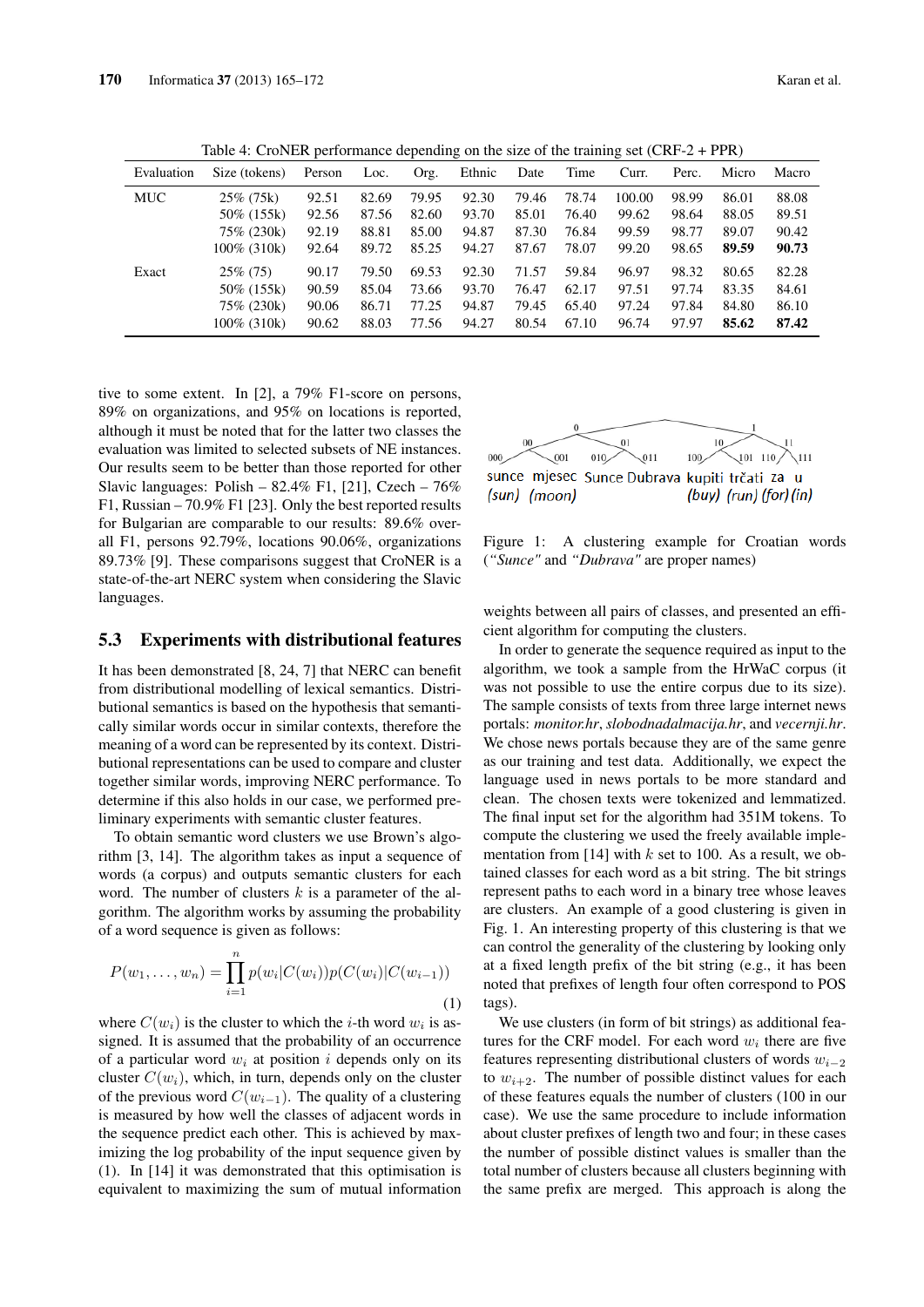|            | Table 5: Companion of CroftErt performance with and while abundant reatures |        |       |       |        |       |       |       |             |           |
|------------|-----------------------------------------------------------------------------|--------|-------|-------|--------|-------|-------|-------|-------------|-----------|
| Evaluation | Model                                                                       | Person | Loc.  | Org.  | Ethnic | Date  | Time  |       | Curr. Perc. | Ov. Macro |
| <b>MUC</b> | $2-CRF + PPR$                                                               | 92.35  | 89.31 | 83.88 | 95.53  | 87.69 | 79.40 | 99.53 | 98.57       | 89.78     |
|            | $2-CRF + PPR + dist.$                                                       | 93.37  | 89.17 | 85.21 | 95.46  | 87.26 | 78.5  | 99.4  | 98.57       | 89.86     |
| Exact      | $2-CRF + PPR$                                                               | 90.20  | 87.82 | 76.81 | 95.53  | 81.19 | 67.15 | 96.93 | 98.0        | 86.00     |
|            | $2-CRF + PPR + dist.$                                                       | 91.33  | 87.61 | 77.49 | 95.46  | 80.93 | 67.29 | 97.64 | 98.04       | 86.25     |

Table 5: Comparison of CroNER performance with and without distributional features

lines of the one proposed in [24].

Table 5 gives a comparison of performance with and without using distributional features, averaged over five cross validation folds on the entire data set. The use of distributional features leads to consistent improvements for Person and Organization classes. However, results for some of the other classes showed slight deterioration. This suggest that the distributional features are beneficial, but further experiments (with respect to the number of clusters and corpus size/choice) are required.

## 6 Conclusion and future work

We have presented CroNER, a NERC system for Croatian based on sequence labeling with CRF. CroNER uses a rich set of lexical and gazetteer-based features achieving good recognition and classification results. We have shown how enforcing document-level label consistency (either through postprocessing rules or a second CRF model capturing non-local dependencies) can further improve NERC performance. The experimental results indicate that, as regards the Slavic languages, CroNER is a state-of-the-art named entity recognition and classification system.

The work presented here could be extended in several ways. First, the annotated set should be revised, considering that the inter-annotator agreement is rather low on some classes. Secondly, a systematic feature selection (e.g., wrapper feature selection) may be performed in order to select an optimal subset of features. Thirdly, we plan to employ classification using more fine-grained NE labels. Finally, we intend to further explore the use of distributional semantic features.

## 7 Acknowledgments

This work has been supported by the Ministry of Science, Education and Sports, Republic of Croatia, under Grant 036-1300646-1986.

## References

- [1] S. Babic, B. Finka, and M. Moguš. ´ *Hrvatski pravopis*. Školska knjiga, 1996.
- [2] B. Bekavac and M. Tadić. Implementation of Croatian NERC system. In *Proc. of the Workshop on Balto-*

*Slavonic Natural Language Processing: Information Extraction and Enabling Technologies*, pages 11–18, 2007.

- [3] P.F. Brown, P.V. Desouza, R.L. Mercer, V.J.D. Pietra, and J.C. Lai. Class-based n-gram models of natural language. *Computational linguistics*, 18(4):467–479, 1992.
- [4] A. Cucchiarelli and P. Velardi. Unsupervised named entity recognition using syntactic and semantic contextual evidence. *Computational Linguistics*, 27(1):123–131, 2001.
- [5] J.F. Da Silva, Z. Kozareva, and GP Lopes. Cluster analysis and classification of named entities. In *Proc. Conference on Language Resources and Evaluation*, pages 321–324, 2004.
- [6] O. Etzioni, M. Cafarella, D. Downey, A.M. Popescu, T. Shaked, S. Soderland, D.S. Weld, and A. Yates. Unsupervised named-entity extraction from the web: An experimental study. *Artificial Intelligence*, 165(1):91–134, 2005.
- [7] M. Faruqui and S. Padó. Training and evaluating a German named entity recognizer with semantic generalization. *Semantic Approaches in Natural Language Processing*, page 129, 2010.
- [8] Dayne Freitag. Trained named entity recognition using distributional clusters. In *Proceedings of EMNLP*, volume 4, pages 262–269, 2004.
- [9] G. Georgiev, P. Nakov, K. Ganchev, P. Osenova, and K. Simov. Feature-rich named entity recognition for Bulgarian using conditional random fields. In *Proc. of the Conference on Recent Advances in Natural Language Processing (RANLP'2009)*, pages 113– 117, 2009.
- [10] R. Grishman and B. Sundheim. Message Understanding Conference-6: A brief history. In *Proc. of COL-ING*, volume 96, pages 466–471, 1996.
- [11] J. Kravalová and Z. Žabokrtský. Czech named entity corpus and SVM-based recognizer. In *Proc. of the 2009 Named Entities Workshop: Shared Task on Transliteration*, pages 194–201, 2009.